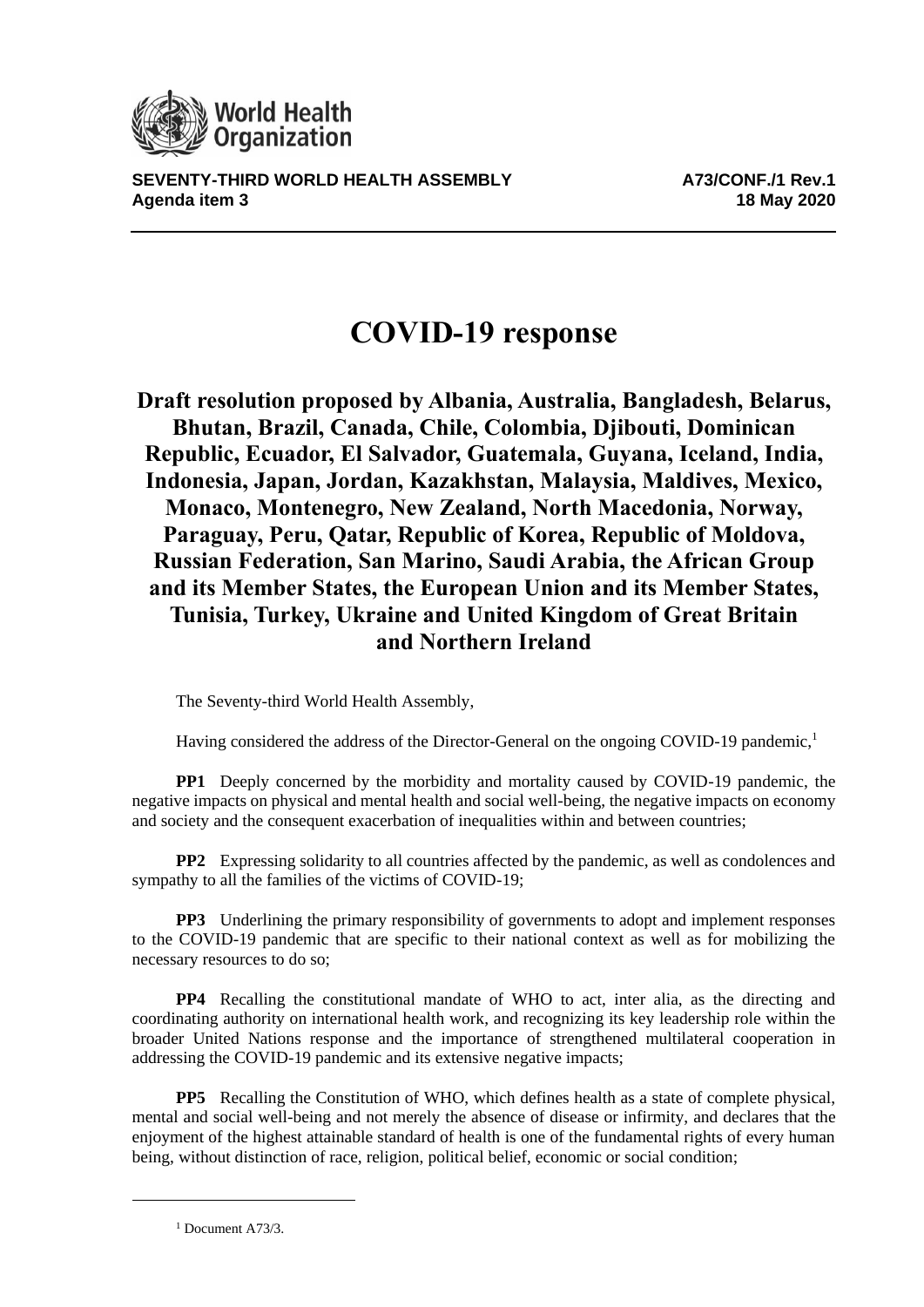**PP6** Recalling the declaration of a Public Health Emergency of International Concern on novel Coronavirus (2019-nCoV) on 30 January 2020 by the Director-General; and the temporary recommendations issued by the Director-General under the International Health Regulations (2005, IHR) upon the advice of the Emergency Committee for COVID-19;

**PP7** Recalling the United Nations General Assembly resolutions A/RES/74/270 on "Global" solidarity to fight the coronavirus disease 2019 (COVID-19)" and A/RES/74/274 on "International cooperation to ensure global access to medicines, vaccines and medical equipment to face COVID-19";

**PP8** Noting resolution EB146.R10 entitled "Strengthening Preparedness for Health Emergencies: implementation of the International Health Regulations (2005)" and reiterating the obligation for all Parties to fully implement and comply with the IHR;

**PP9** Noting WHO's Strategic Preparedness and Response Plan (SPRP) and the Global Humanitarian Response Plan for COVID-19;

**PP10** Recognizing that the COVID-19 pandemic disproportionately affects the poor and the most vulnerable people, with repercussions on health and development gains, in particular in low- and middle-income and developing countries, thus hampering the achievement of the Sustainable Development Goals (SDGs) and Universal Health Coverage (UHC) including through the strengthening of Primary Health Care, and reiterating the importance of continued and concerted efforts, and the provision of development assistance, and further recognizing with deep concern the impact of high debt levels on countries' ability to withstand the impact of the COVID-19 shock;

**PP11** Recognizing further the negative impacts of the COVID-19 pandemic on health, including hunger and malnutrition, increased violence against women, children, and frontline health workers, as well as disruptions in care of older persons and persons with disabilities;

**PP12** Emphasizing the need to protect populations, in particular people with pre-existing health conditions, older persons, and other people at risk of COVID-19 including health professionals, health workers and other relevant frontline workers, especially women who represent the majority of the health workforce as well as persons with disabilities, children and adolescents and people in vulnerable situations, and stressing the importance of age-, gender-responsive and disability-sensitive measures in this regard;

**PP13** Recognizing the need for all countries to have unhindered timely access to quality, safe, efficacious and affordable diagnostics, therapeutics, medicines and vaccines, and essential health technologies, and their components as well as equipment for the COVID-19 response;

**PP14** Noting the need to ensure the safe and unhindered access of humanitarian personnel, in particular medical personnel responding to the COVID-19 pandemic, their means of transport and equipment, and to protect hospitals and other medical facilities as well as the delivery of supplies and equipment, in order to allow such personnel to efficiently and safely perform their task of assisting affected civilian populations;

**PP15** Recalling resolution 46/182 of 19 December 1991 on the strengthening of the coordination of emergency humanitarian assistance of the United Nations and all subsequent General Assembly resolutions on the subject, including resolution 74/118 of 16 December 2019;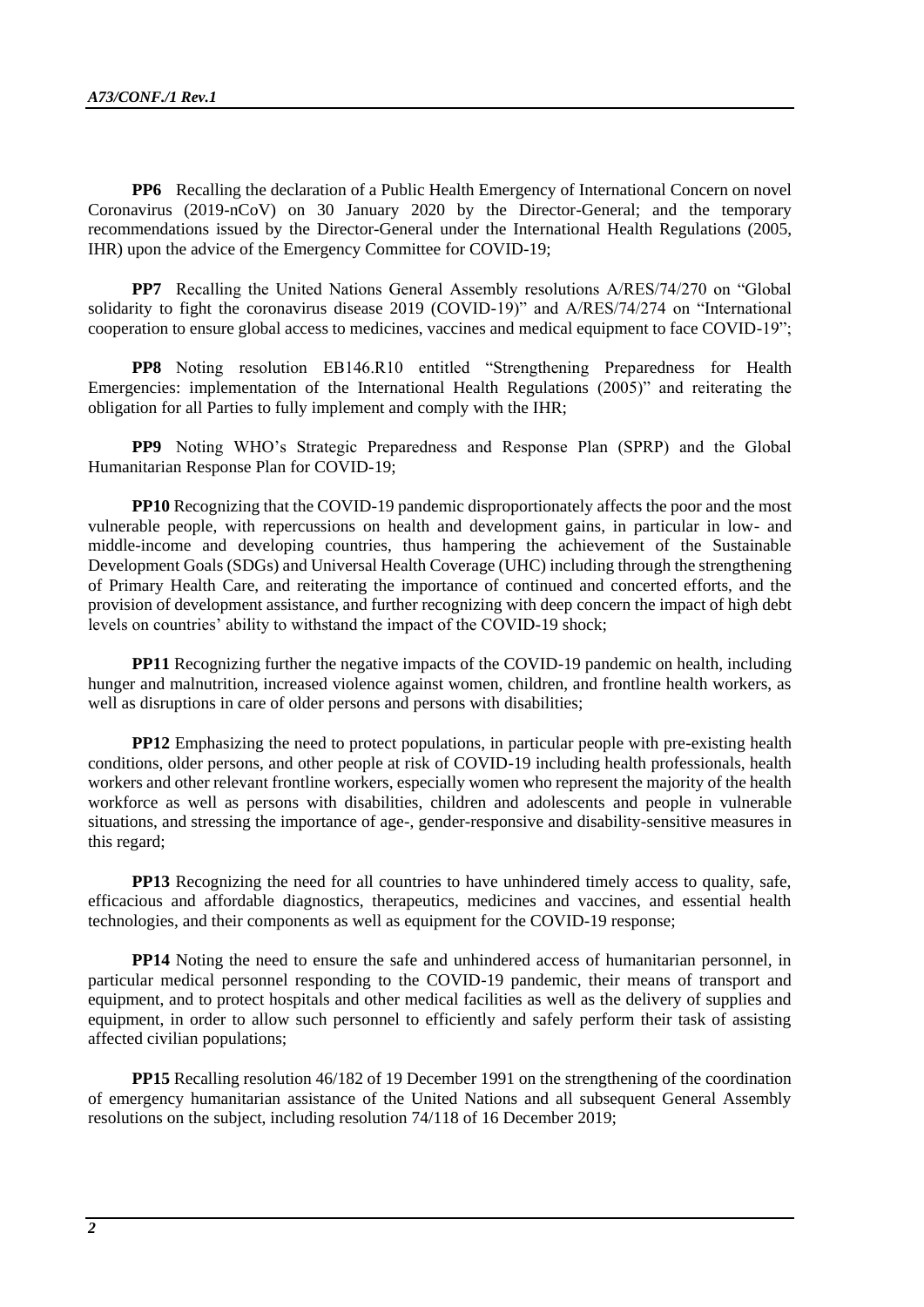**PP16** Underscoring that respect for international law, including international humanitarian law, is essential to contain and mitigate outbreaks of COVID-19 in armed conflicts;

**PP17** Recognizing further the many unforeseen public health impacts, challenges and resource needs generated by the ongoing COVID-19 pandemic and the potential re-emergences, as well as the multitude and complexity of necessary immediate and long-term actions, coordination and collaboration required at all levels of governance across organizations and sectors, including civil society and the private sector, required to have an efficient and coordinated public health response to the pandemic, leaving no-one behind;

**PP18** Recognizing the importance of planning and preparing for the recovery phase, including to mitigate the impact of the pandemic and of the unintended consequences of public health measures on society, public health, human rights and the economy;

**PP19** Expressing optimism that the COVID-19 pandemic can be successfully mitigated, controlled and overcome through leadership and sustained global cooperation, unity, and solidarity;

**OP1** Calls for, in the spirit of unity and solidarity, intensification of cooperation and collaboration at all levels to contain, control and mitigate the COVID-19 pandemic;

**OP2** Acknowledges the key leadership role of WHO and the fundamental role of the United Nations system in catalysing and coordinating the comprehensive global response to the COVID-19 pandemic and the central efforts of Member States therein;

**OP3** Expresses its highest appreciation of and support to the dedication, efforts and sacrifices, above and beyond the call of duty of health professionals, health workers and other relevant frontline workers, as well as the WHO Secretariat, in responding to the COVID-19 pandemic;

**OP4** Calls for the universal, timely and equitable access to and fair distribution of all quality, safe, efficacious and affordable essential health technologies and products including their components and precursors required in the response to the COVID-19 pandemic as a global priority, and the urgent removal of unjustified obstacles thereto; consistent with the provisions of relevant international treaties including the provisions of the TRIPS agreement and the flexibilities as confirmed by the Doha Declaration on the TRIPS Agreement and Public Health;

**OP5** Reiterates the importance of urgently meeting the needs of low- and middle-income countries in order to fill the gaps to overcome the pandemic through timely and adequate development and humanitarian assistance;

**OP6** Recognizes the role of extensive immunization against COVID-19 as a global public good for health in preventing, containing and stopping transmission in order to bring the pandemic to an end, once safe, quality, efficacious, effective, accessible and affordable vaccines are available;

**OP7** Calls on Member States,<sup>1</sup> in the context of the COVID-19 pandemic, to:

**OP7.1** Put in place a whole of government and whole of society response including through implementing a national, cross-sectoral COVID-19 action plan that outlines both immediate and long term actions with a view to sustainably strengthening their health system and social care and

1

<sup>&</sup>lt;sup>1</sup> And regional economic integration organizations as appropriate.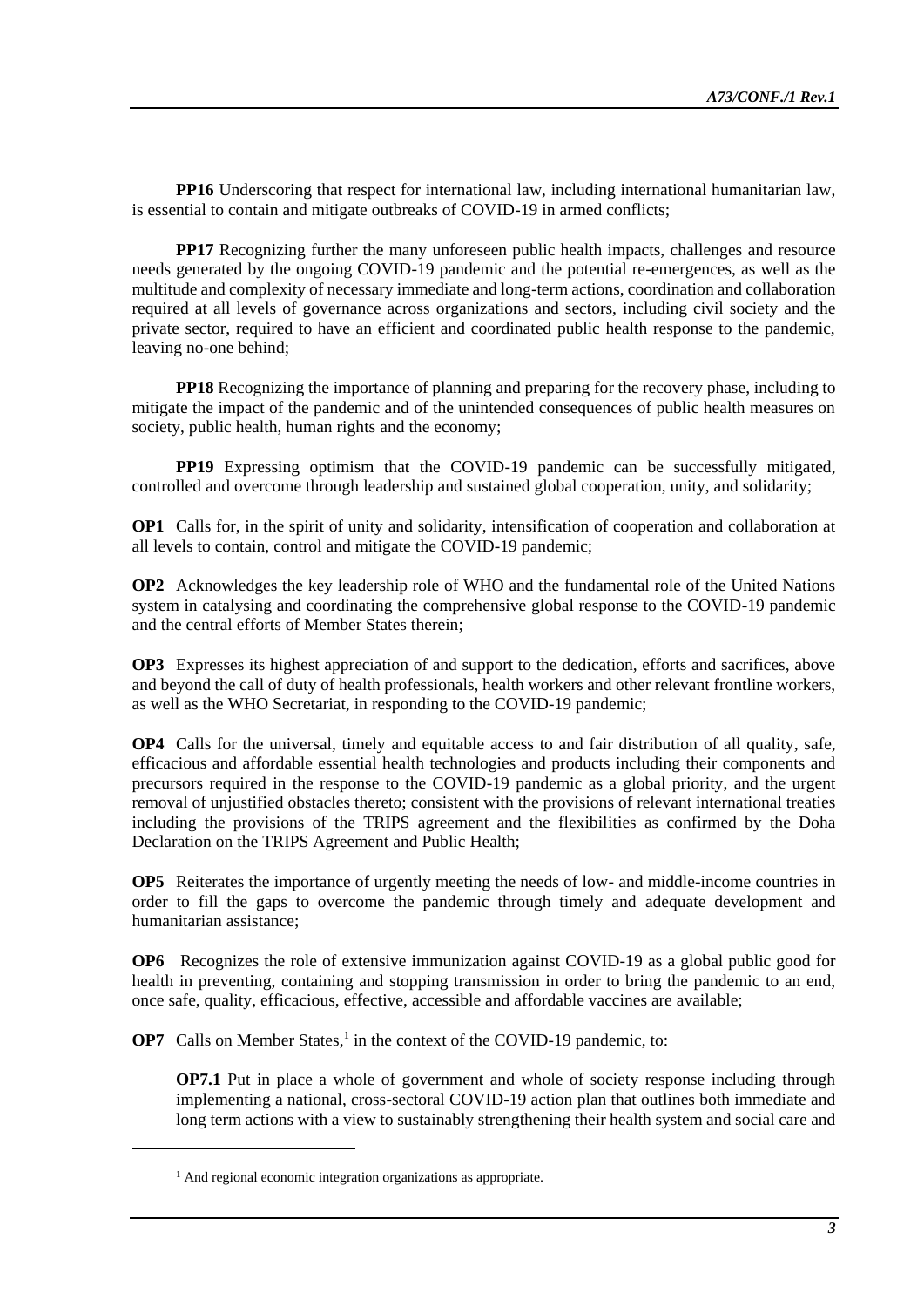support systems, preparedness, surveillance and response capacities as well as taking into account, according to national context, WHO guidance, engaging with communities and collaborating with relevant stakeholders;

**OP7.2** Implement national action plans by putting in place, according to their specific contexts, comprehensive, proportionate, time-bound, age- and disability-sensitive and gender-responsive measures across government sectors against COVID-19, ensuring respect for human rights and fundamental freedoms and paying particular attention to the needs of people in vulnerable situations, promoting social cohesion, taking necessary measures to ensure social protection, protection from financial hardship and preventing insecurity, violence, discrimination, stigmatization and marginalization;

**OP7.3** Ensure that restrictions on the movement of persons and of medical equipment and medicines in the context of COVID-19 are temporary and specific and include exceptions for the movement of humanitarian and health workers, including community health workers to fulfil their duties and for the transfer of equipment and medicines required by humanitarian organizations for their operations;

**OP7.4** Take measures to support access to safe water, sanitation and hygiene, and infection prevention and control, ensuring that adequate attention is placed on the promotion of personal hygienic measures in all settings, including humanitarian settings and particularly in health facilities;

**OP7.5** Maintain the continued functioning of the health system in all relevant aspects, in accordance with national context and priorities, necessary for an effective public health response to the COVID-19 pandemic and other ongoing epidemics, and the uninterrupted and safe provision of population and individual level services, for, among others, communicable diseases, including by undisrupted vaccination programmes, neglected tropical diseases, noncommunicable diseases, mental health, mother and child health and sexual and reproductive health and promote improved nutrition for women and children, recognizing in this regard the importance of increased domestic financing and development assistance where needed in the context of achieving UHC;

**OP7.6** Provide the population with reliable and comprehensive information on COVID-19 and the measures taken by authorities in response to the pandemic, and take measures to counter misinformation and disinformation and as well as malicious cyber activities;

**OP7.7** Provide access to safe testing, treatment, and palliative care for COVID-19, paying particular attention to the protection of those with pre-existing health conditions, older persons, and other people at risk, in particular health professionals, health workers and other relevant frontline workers;

**OP7.8** Provide health professionals, health workers and other relevant frontline workers exposed to COVID-19, access to personal protective equipment and other necessary commodities and training, including in the provision of psychosocial support, taking measures for their protection at work, facilitating their access to work, and the provision of their adequate remuneration, consider also the introduction of task-sharing and task-shifting to optimize the use of resources;

**OP7.9** Leverage digital technologies for the response to COVID-19, including for addressing its socioeconomic impact, paying particular attention to digital inclusion, patient empowerment, data privacy, and security, legal and ethical issues, and the protection of personal data;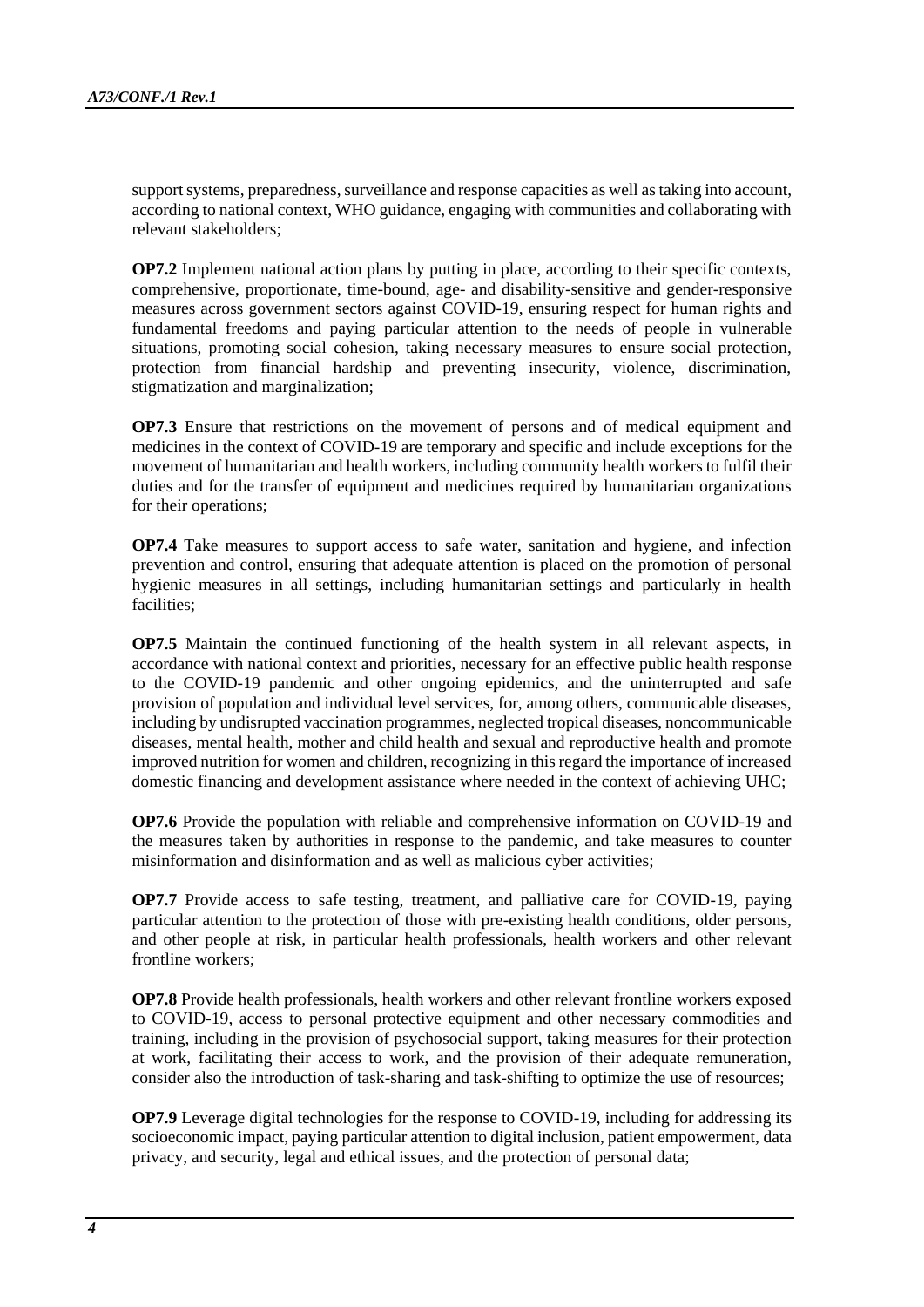**OP7.10** Provide WHO timely, accurate and sufficiently detailed public health information related to the COVID-19 pandemic as required by the IHR;

**OP7.11** Share, COVID-19 related knowledge, lessons learned, experiences, best practices, data, materials and commodities needed in the response with WHO and other countries, as appropriate;

**OP7.12** Collaborate to promote both private sector and government-funded research and development, including open innovation, across all relevant domains on measures necessary to contain and end the COVID-19 pandemic, in particular on vaccines, diagnostics, and therapeutics and share relevant information with WHO;

**OP7.13** Optimize prudent use of antimicrobials in the treatment of COVID-19 and secondary infections in order to prevent the development of antimicrobial resistance;

**OP7.14** Strengthen actions to involve women's participation in all stages of decision-making processes, and mainstream a gender perspective in the COVID-19 response and recovery;

**OP7.15** Provide sustainable funding to WHO to ensure that it can fully respond to public health needs in the global response to COVID-19, leaving no one behind;

**OP8** CALLS on international organizations and other relevant stakeholders to:

**OP8.1** Support all countries, upon their request, in the implementation of their multisectoral national action plans and in strengthening their health systems to respond to the COVID-19 pandemic, and in maintaining the safe provision of all other essential public health functions and services;

**OP8.2** Work collaboratively at all levels to develop, test, and scale-up production of safe, effective, quality, affordable diagnostics, therapeutics, medicines and vaccines for the COVID-19 response, including, existing mechanisms for voluntary pooling and licensing of patents to facilitate timely, equitable and affordable access to them, consistent with the provisions of relevant international treaties including the provisions of the TRIPS agreement and the flexibilities as confirmed by the Doha Declaration on the TRIPS Agreement and Public Health;

**OP8.3** Address, and where relevant in coordination with Member States, the proliferation of disinformation and misinformation particularly in the digital sphere, as well as the proliferation of malicious cyber-activities that undermine the public health response, and support the timely provision of clear, objective and science-based data and information to the public;

## **OP9** REQUESTS the Director-General to:

**OP9.1** Continue to work with the United Nations Secretary-General and relevant multilateral organizations, including the signatory agencies of the Global Action Plan for Healthy Lives and Well-Being, on a comprehensive and coordinated response across the United Nations system to support Member States in their responses to the COVID-19 pandemic in full cooperation with governments, as appropriate, demonstrating leadership on health in the United Nations system, and continue to act as the health cluster lead in the United Nations humanitarian response;

**OP9.2** Continue to build and strengthen the capacities of WHO at all levels to fully and effectively perform the functions entrusted to it under the IHR;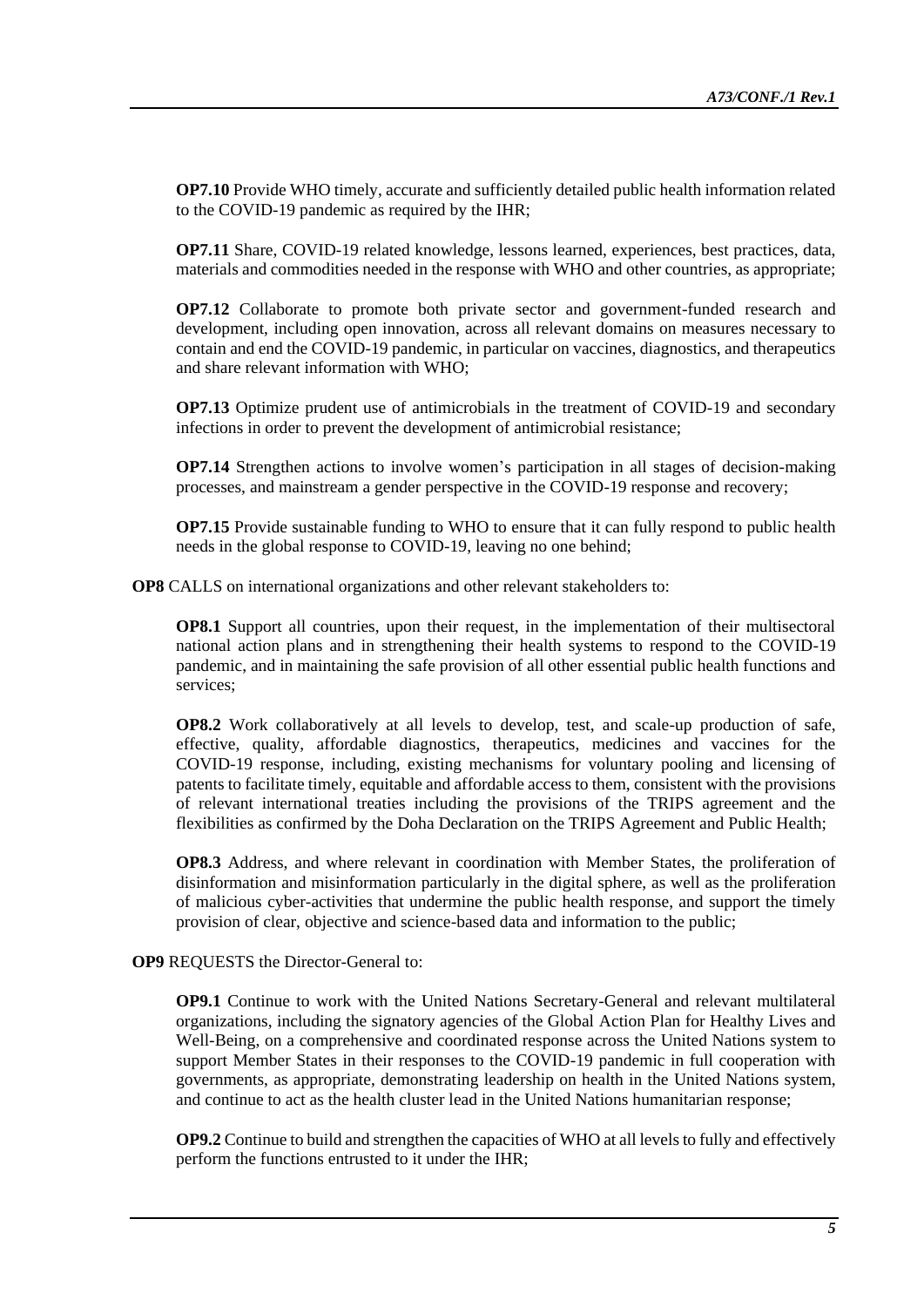**OP9.3** Assist and continue to call upon all States' Parties to take the actions according to the provisions of the IHR, including by providing all necessary support to countries for building, strengthening and maintaining their capacities to fully comply with the IHR;

**OP9.4** Provide assistance to countries upon their request, in accordance with their national context, to support the continued safe functioning of the health system in all relevant aspects necessary for an effective public health response to the COVID-19 pandemic and other ongoing epidemics, and the uninterrupted and safe provision of population and individual level services, for, among others, communicable diseases, including by undisrupted vaccination programmes, neglected tropical diseases, noncommunicable diseases, mental health, mother and child health and sexual and reproductive health and promote improved nutrition for women and children;

**OP9.5** Assist countries upon request in developing, implementing and adapting relevant national response plans to COVID-19, by developing, disseminating and updating normative products and technical guidance, learning tools, data and scientific evidence for COVID-19 responses, including to counter misinformation and disinformation, as well as malicious cyber activities, and continue to work against substandard and falsified medicines and medical products;

**OP9.6** Continue to work closely with the World Organisation for Animal Health (OIE), the Food and Agriculture Organization of the United Nations (FAO) and countries, as part of the One-Health Approach to identify the zoonotic source of the virus and the route of introduction to the human population, including the possible role of intermediate hosts, including through efforts such as scientific and collaborative field missions, which will enable targeted interventions and a research agenda to reduce the risk of similar events as well as to provide guidance on how to prevent SARS-COV2 infection in animals and humans and prevent the establishment of new zoonotic reservoirs, as well as to reduce further risks of emergence and transmission of zoonotic diseases;

**OP9.7** Regularly inform Member States, including through Governing Bodies, on the results of fundraising efforts, the global implementation of and allocation of financial resources through the WHO Strategic Preparedness and Response Plan (SPRP), including funding gaps and results achieved, in a transparent, accountable and swift manner, in particular on the support given to countries;

OP9.8 Rapidly, and noting OP2 of RES/74/274 and in consultation with Member States,<sup>1</sup> and with inputs from relevant international organizations civil society, and the private sector, as appropriate, identify and provide options that respect the provisions of relevant international treaties, including the provisions of the TRIPS agreement and the flexibilities as confirmed by the Doha Declaration on the TRIPS Agreement and Public Health to be used in scaling up development, manufacturing and distribution capacities needed for transparent equitable and timely access to quality, safe, affordable and efficacious diagnostics, therapeutics, medicines, and vaccines for the COVID-19 response taking into account existing mechanisms, tools, and initiatives, such as the Access to COVID-19 Tools (ACT) accelerator, and relevant pledging appeals, such as "The Coronavirus Global Response" pledging campaign, for the consideration of the Governing Bodies;

l

<sup>&</sup>lt;sup>1</sup> And regional economic integration organizations as appropriate.